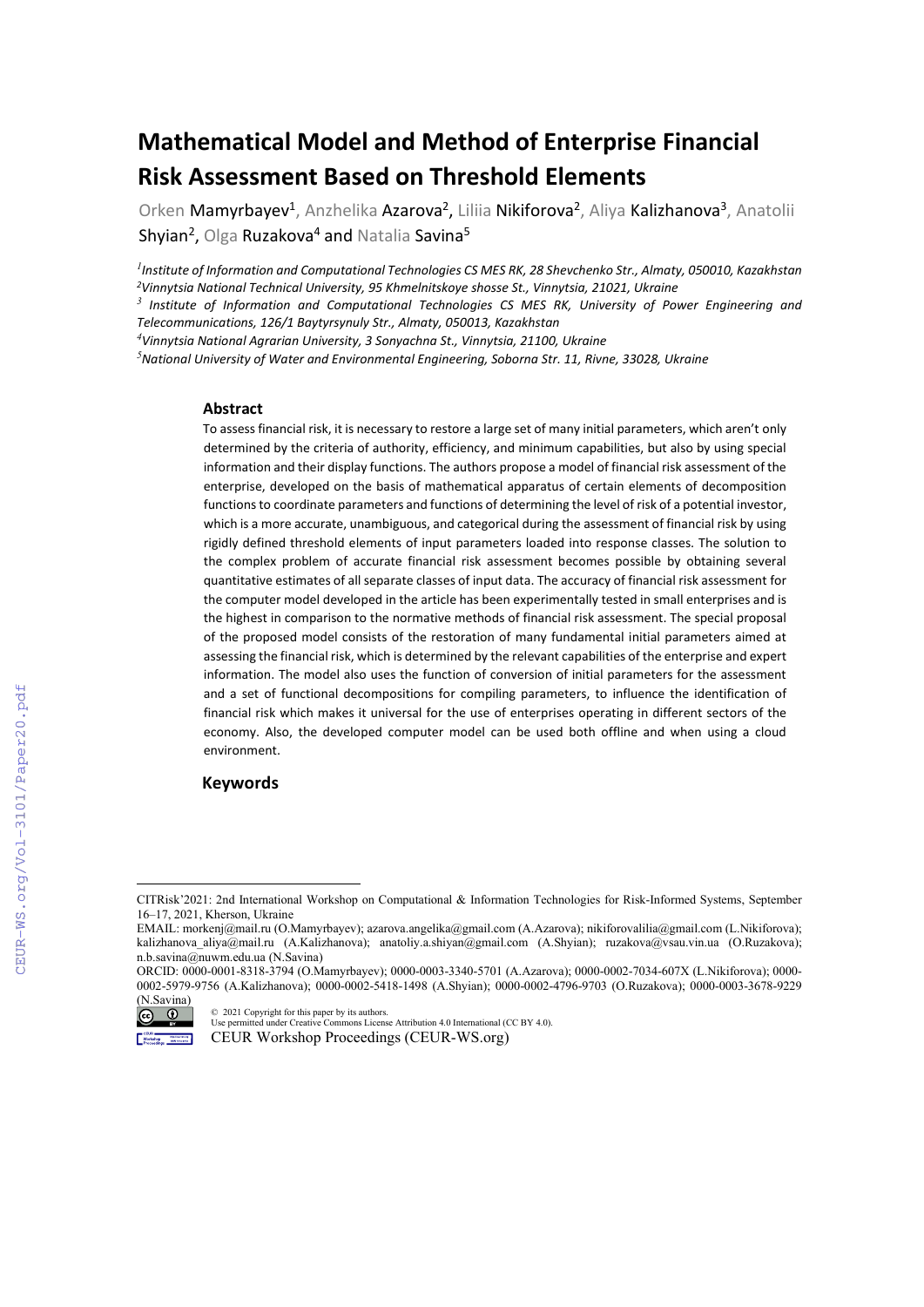Risk, information technology, risk assessment, financial risk, computer model, financial condition, risk function, threshold elements, 2-factor model of Gorvatov, multifactor regression analysis, experts, algorithm, assessment, enterprise.

### **1. Introduction**

Problems of various risks of the financial struggle are actual in any country, especially in the period of its active digitalization and widespread introduction of information technology [1]. This is due, in particular, to the fact that there is a general digitalization of all spheres of human activity and society as a whole, which requires all the major integration of manufacturing enterprises with modern information systems and technologies. Information technology and computer models based on science-based methods are becoming increasingly important, which allow the assessment of the risk level not only quickly and accurately, but also autonomously, especially when it comes to the idea of assessing the financial risks of the enterprise. Financial risk not only affects the development of the company itself, but also the economic development of society, so the assessment of the financial risk of the company is partial.

The financial risks of the enterprise are determined by exogenous and endogenous factors. Exogenous factors are usually well controlled with the help of modern information technology. In contrast, endogenous factors are poorly taken into account in modern information systems to support decision-making. Therefore, the development of computer models to identify the financial risk of operating enterprises is an important direction in the development of modern information technologies.

The presence of computer models that can be used to monitor the financial condition of both the enterprise itself and its communicators in the future allows the creation of information systems to improve the efficiency of the economy as a whole. These information systems can also be localized in the cloud, which can significantly increase the number of their users.

An important circumstance that comes along this path is that computer models must be accessible enough to cover a wide variety of business areas.

Problems of economic development and activity of enterprises in the crisis under the influence of coronavirus in the world and Ukraine are exacerbated not only by uncertainty (demand, prices) and fierce competition but also by the lack of adequate financial risk assessment model taking into account current requirements. To survive in such conditions, business leaders need to make bold and unconventional decisions about innovative investments to increase the competitiveness of the company and improve itsfinancial condition, which significantly increases not only the investment but also the financial risk of the company. And, if the first type of risk and its assessment were considered in previous works by individual authors [2, 3], the assessment of the financial risk of the enterprise, which is to blame for the direct impact and investment risk, was not considered at a sufficient level.

Traditionally, the decision-making problems involve creating a preference order to classify alternatives to choose the best one. For these decision-making problems where alternatives are compared to a single criterion, this can be easily done. However, in the most realistic cases, several different criteria should be evaluated. That is why in this paper a model for calculating the financial risk of the enterprise on the basis of the threshold elements of the tuple of selected financial criteria is developed.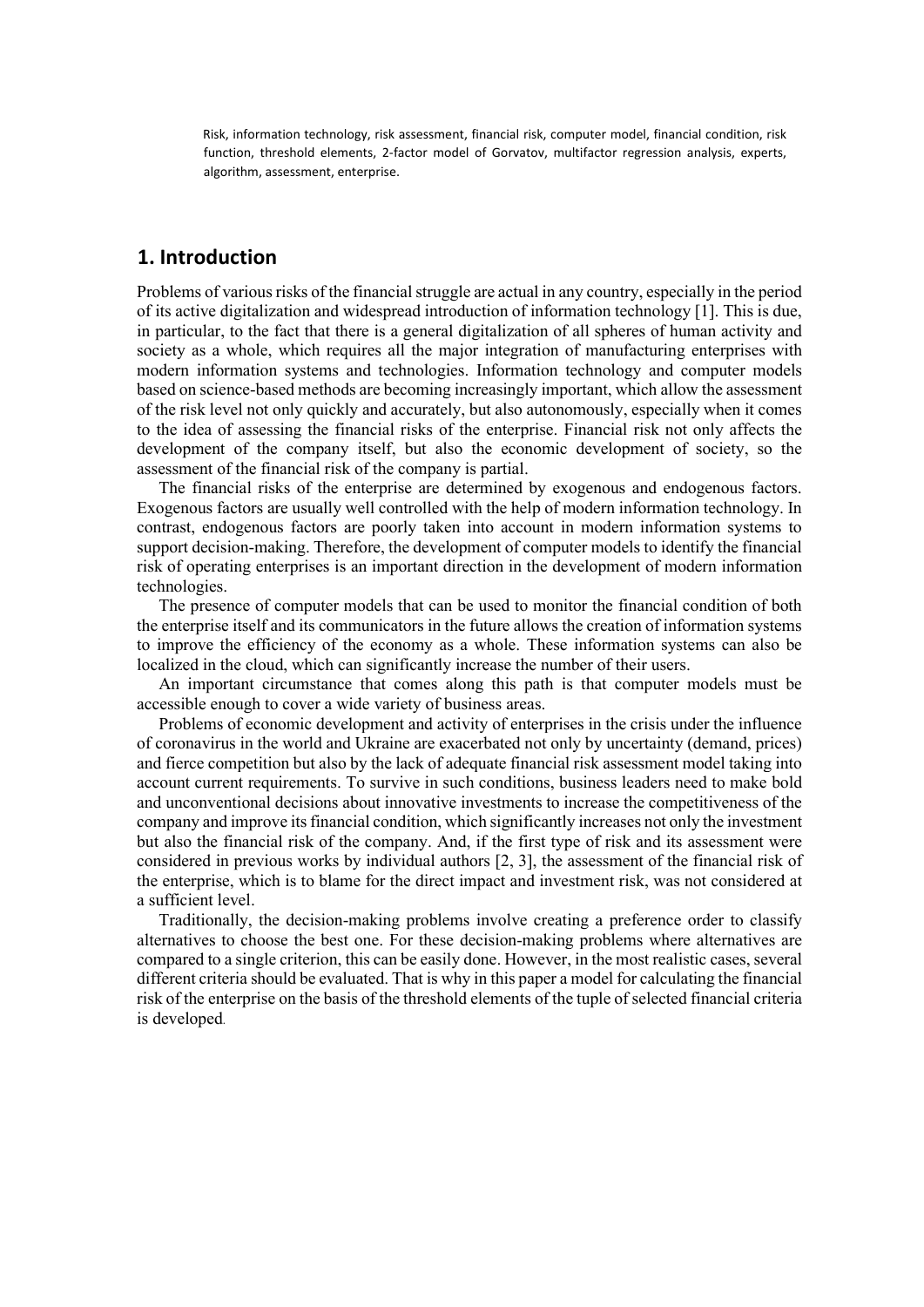### **2. Related work**

We will analyze related work and consider the main models used to assess the financial risk of parameters in the works of both domestic and foreign scientists.

In paper [4] there is a proposed approach that integrates the decision-relevant information, which is subject to uncertainty, to multi-criteria decision-making. An approach must enable decision-makers to explore the uncertainty and risk involved in their decisions. It arose from the theory of risk-based decision-making and the generalization of particular risk-based solutions in different domains. The authors of this work consider the roar as a whole, without its financial specification.

As a rule, the financial risk of the enterprise is considered as the risk of bankruptcy of the enterprise. For example, the paper [5] presents the results of intelligent information system development for enterprise bankruptcy risk estimation on the basis of fuzzy logic and neural network technologies synthesis. The developed information system allows to make the current estimation of the risk of bankruptcy of the enterprise and gives the chance to trace how it impacts to separate indicators' changes. The paper [6] develops a genetic bankrupt ratio analysis tool using an agenetic bankrupt ratio analysis tool using a genetic algorithm to identify influencing ratios from different bankruptcy models and their influences in a quantitative form.

The paper [7] proposes a novel financial risk assessment model for companies based on heterogeneous multiple-criteria decision-making (MCDM) and historical data. Subjective and objective indexes are comprehensively taken into consideration in the financial risk assessment index system of the model, which combines fuzzy theory with quantitative data analysis. Moreover, the assessment information obtained from historical financial information of the company, credit rating agency, and decision-makers, including crisp numbers, triangular fuzzy numbers, and neutrosophic numbers. However, the authors do not take into account the threshold values of the selected criteria.

Thе article [8] discusses the bankruptcy prediction model using random forest based on the most influential ratios needed to predict bankruptcy. These coefficients are selected based on a genetic algorithm that filters out the most important of the various existing bankruptcy models.

The authors [9] developed the generalized computational models and methods for automated assessments of the risks due to uncertainties of influencing factors in the complicated deterministic stationary systems. The principal idea of these models and a method is based on computational solving the finite set of boundary value problems modeling the considered systems to represent the deterministic properties of researched possible risks in the general case.

The article [10] proves that the traditional practice of using a singular performance metric for classifier evaluation is not sufficient for imbalanced classification credit and bankruptcy risk. This paper proposes a multi-criteria decision-making (MCDM)-based approach to evaluate imbalanced classifiers in credit and bankruptcy risk prediction by considering multiple performance metrics simultaneously. Note that the estimation of crisis symptoms of the enterprise and diagnosing the possibility of a financial crisis is carried out long before the detection of its obvious signs [11].

The article [12] considered the assessment of the risk of bankruptcy of an enterprise according to indicators of financial and economic activity using Bayesian networks. The purpose of thisstudy is to develop a model for predicting the financial problems of enterprises. A Bayesian network has been developed for analyzing and predicting the financial condition of industrial enterprises. Financial statements were used to analyze 3000 industrial enterprises in Ukraine. Five integral financial indicators were identified for building Bayesian networks (maneuvering coefficient, debt-to-equity ratio, the coefficient of autonomy, current liquidity ratio, financial stability ratio).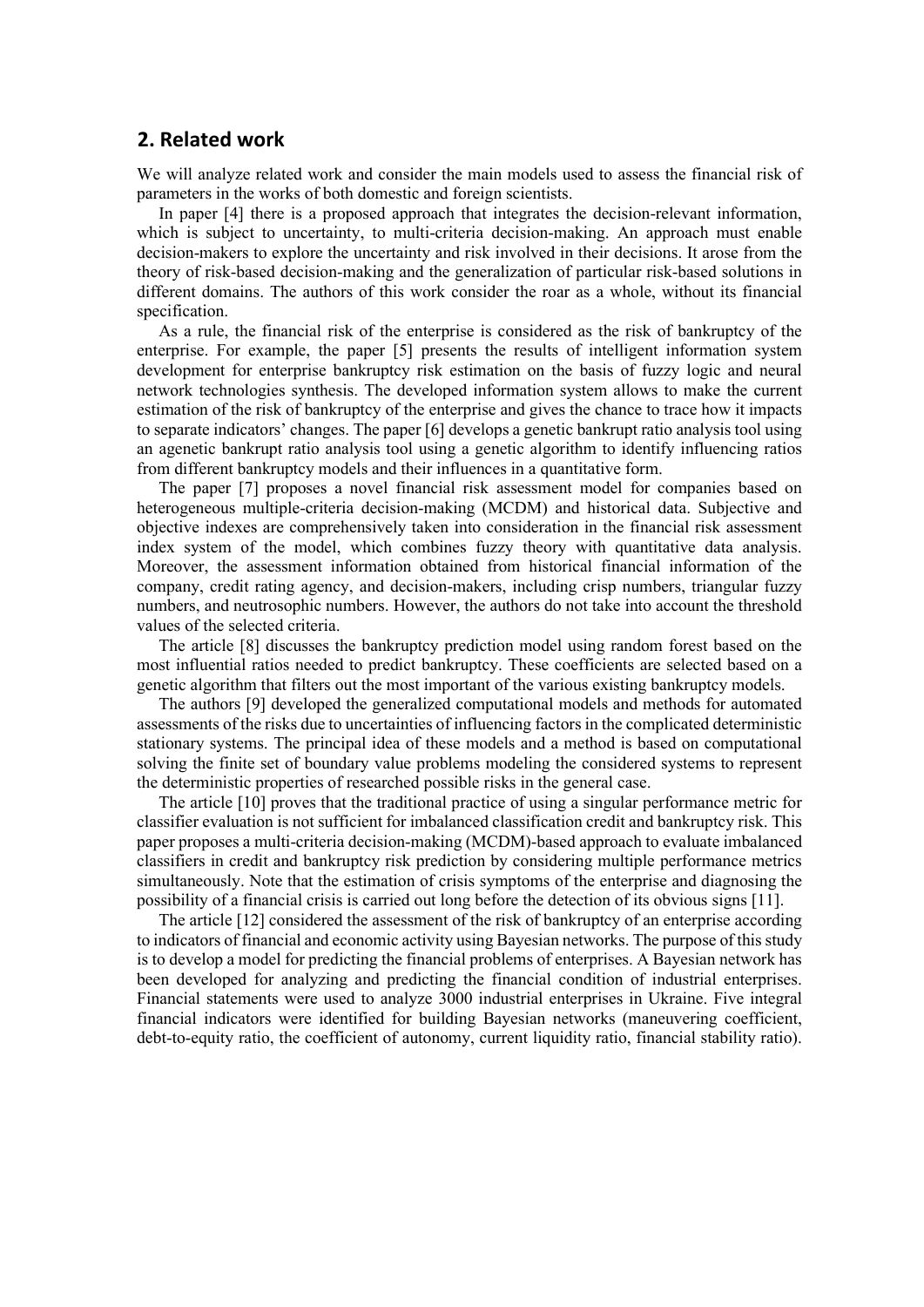The results obtained in the study show the forecast of the quality and the practical application possibility of the developed Bayesian network in the decision support system for an intelligent assessment of forecasting the bankruptcy probability of an enterprise.

The key point in assessing the financial risk of any organization is to determine the level of the financial condition of the enterprise. The key point in assessing the financial risk of any organization is to determine the level of the financial condition of the enterprise. For this, such basic mathematical models as Horvathov's 2-factor model [13] and the Beaver model [14] are used. But both of them have several disadvantages. For example, Horvathova's model was developed for the US economy. In Ukraine there are high inflation rates, other cycles of macroeconomics and microeconomics, levels of capital intensity, energy intensity, and labor intensity of production, other taxation does not allow for a comprehensive estimation of the financial condition of enterprises and therefore significant deviations in estimates in the model. Beaver's coefficient [2, 13, 14] also has a number of disadvantages. First, the normative values of financial indicators do not take into account the industry specifics of enterprises. Secondly, the efficiency of capital use in enterprises (turnover, profitability) is not taken into account. Third, the calculation of the Beaver coefficient is carried out in statics, not taking into account the transient external and internal environment of enterprise valuation.

In paper [15] an improved financial credit risk assessment approach is presented. Based on the credit data from China Banking Regulatory Commission (CBRC), a multi-dimensional and multilevel credit risk indicator system is constructed. In particular, we present an improved sequential minimal optimization (SMO) learning algorithm, named four-variable SMO (FV-SMO), for the credit risk classification model. At each iteration, it jointly selects four variables into the working set and a theorem is proposed to guarantee the analytical solution of the sub-problem. The assessment is made on the China credit dataset and two benchmark credit datasets from the UCI database and CD-ROM database. Also, scientists from China are considering the assessment of financial risks based on a factor analysis model [17]. Based on factor analysis, the presented paper [17] establishes a financial risk assessment model at the company level, and determines the influence degree of the solvency, operation ability, profitability, development ability, and the ability to obtain cash flow, and collects a large amount of relevant information and data, calculates the index weight. Finally, based on the analysis of the actual situation of each real estate company in China, the SPSS software is used for empirical analysis and divides the risk levels of these 120 real estate companies. Unfortunately, these models cannot be used for Ukraine as they take into account the specifics of China.

Modeling the interaction of risk factors using Copula functions was discussed in the article [17, 18]. The procedure is proposed for analyzing the risk factor interaction in financial systems. The procedure is based upon the results of eigenvalues distribution analysis and distances between the eigenvalues for empirical and theoretical dependency matrices. Some results of the theory of random matrices are used to interpret the results achieved in the process of empirical studies for the correlation matrices of a different kind. The results of computational experiments show that for small eigenvalues the results of theoretical analysis for random matrices are similar to the empirical matrices. This result provides a possibility for determining correctly the number of principal factors to construct mathematical models necessary for practical applications.

Thus, an important part of the wider use of information technologies for the development of the country's economy is the creation of information systems for managing the financial condition of enterprises. Moreover, such systems should be flexible enough to, on the one hand, allow, from a single point of view, to identify the financial risks of a large number of enterprises operating in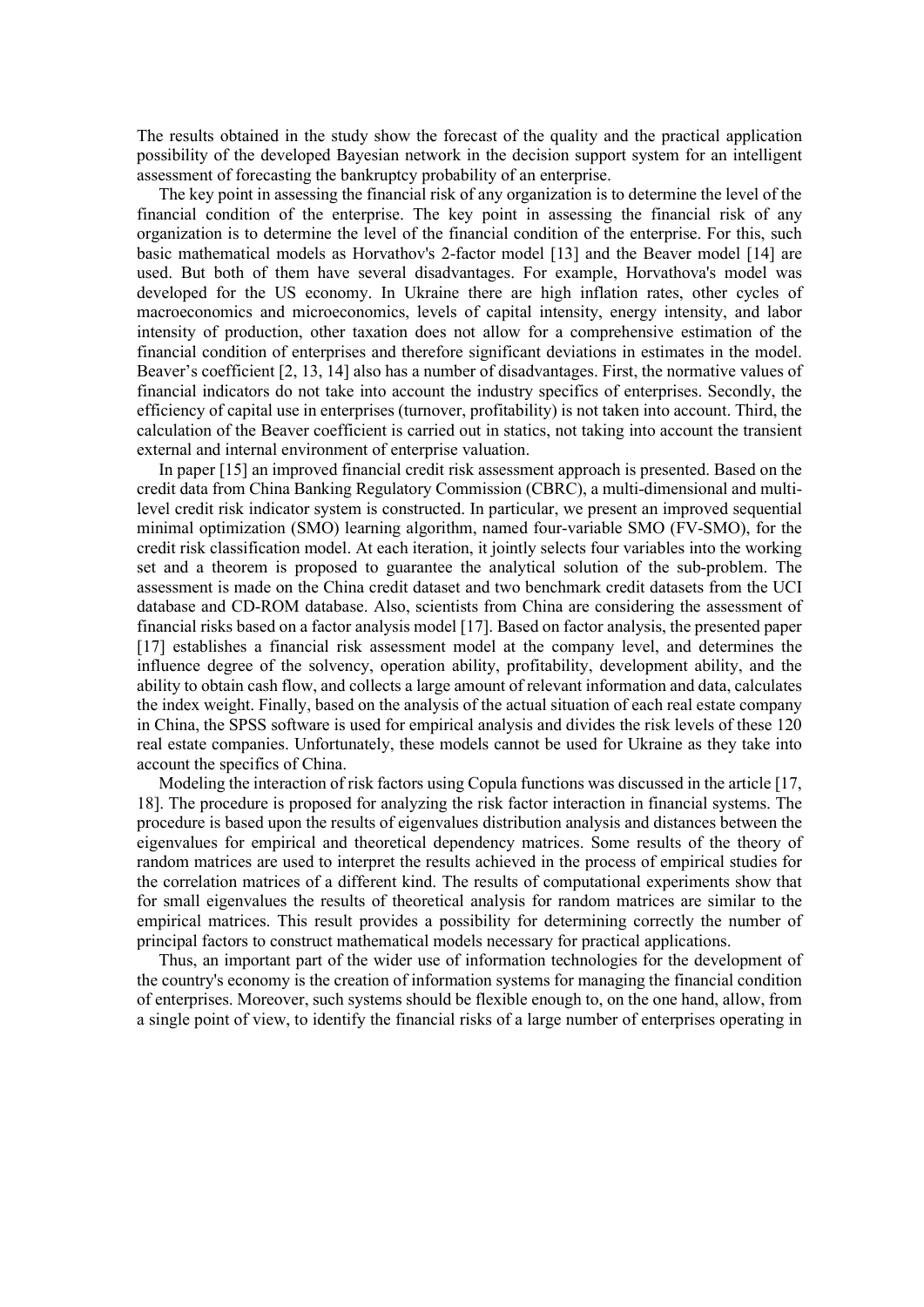different sectors of the economy [19, 20]. However, on the other hand, these information tools should allow taking into account the specifics of the enterprise.

These conditions are conflicting. This contradiction is resolved by creating a bank of computer models. Users will take into account the conclusions of these models and will be able to select those that will give the most adequate results.

### **3. Formal problem statement**

The aim of the work is to develop a computer model as an element of information technology for calculating financial risk, which is common enough for use by enterprises operating in various sectors of the economy. To assess financial risk, it is necessary to take into account a large set of many initial parameters, which are determined not only by the criteria of completeness, efficiency, and minimality but also by using expert information, as well as their display function. The authors propose a model for assessing the financial risk of an enterprise, developed on the basis of the mathematical apparatus of threshold elements, taking into account the decomposition function for folding the parameters and the function of determining the risk level of a potential investor, which is more accurate, unambiguous and categorical in assessing the level of risk through the use of rigidly defined threshold elements of the input parameters grouped into four classes. The solution to the complex problem of accurately assessing financial risk becomes possible when obtaining a quantitative assessment of all four classes of input data. The computer model proposed in the article is quite general for use by enterprises operating in various sectors of the economy and can be used both offline and in the cloud.

## **4. Building the structural and mathematical models of financial risk assessment**

The process of financial risk (FR) calculating belongs to the category of complex problems [22] due to the need to take into account a powerful set of input parameters *X* and output parameters *R*, and their transformation functions  $F: X \to R$ . Promising is the way to decompose a complex function into a sequence simpler so that the functions of lower levels unambiguously identify certain parameters in the functions of higher levels [23].

The process of assessing FR is the consistent implementation of a number of functions. The task of deciding on the evaluation of FR is to choose an adequate solution *R* from the set of solutions  $Z_i$  ( $j = \overline{1, J}$ ). The choice is made with the help of FR estimates based on the set *X* of the estimation parameters  $x_i$  ( $i = \overline{1, n}, n \in N$ ).

To assess the FR, it is necessary to determine the criteria for assigning the company to a particular class of financial condition. In addition, the specificity of the construction of such a system is the need to take into account the set of initial input parameters, which are the basis for calculating the evaluation parameters.

The peculiarity of the model is that it takes into account the set of initial input parameters  $K =$  $(k_c)$  ( $c = \overline{1, C}$ ), which is determined by the relevant reporting of the enterprise and expert information; the set of evaluation parameters  $X = (x_i)$   $(i = \overline{1, n})$  financial condition; function of conversion of initial parameters into estimating  $F_1: K \to X$ ; the set of decomposition functions *D = (Y*, *… S*, *Р)* of the collapse of the parameters by which the identification of the financial condition of the enterprise; the function of determining the level of risk  $F_2$ :  $Z_i \rightarrow R_i$  of the potential investor, which corresponds to the *Zj* level of FR; the set of output parameters  $R = (R_j)(j = 1, J)$ :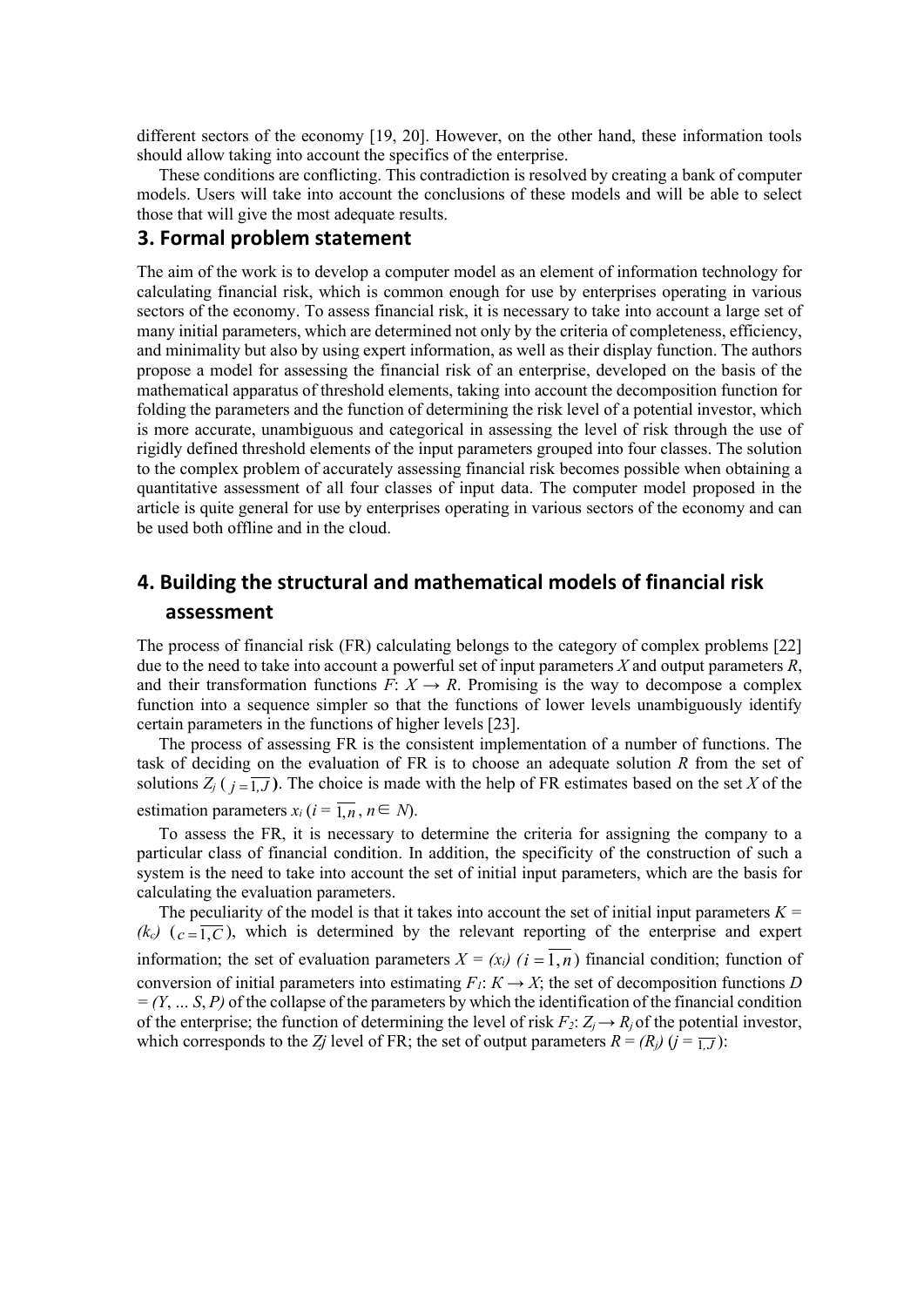$$
R = \{K, F_1, X, D, Z, F_2\},\tag{1}
$$

To obtain the final result on the assessment of FR and the corresponding level of risk in decision-making, based on the initial input evaluation parameters *K*, it is necessary to implement the above functions in the following sequence:

$$
K \xrightarrow{F_1} X \xrightarrow{D} Z_j \xrightarrow{F_2} R_j.
$$
 (2)

To determine the final assessment of the financial condition of the enterprise *Zj* and the corresponding level of risk Rj of the potential investor, it is proposed to consider a combination of complex functions - parameters *Р<sup>1</sup>* ... *Р<sup>q</sup>* - financial condition, assessing groups of indicators of the highest level of the hierarchy:

$$
Z_j = F(P_1, P_q) \tag{3}
$$

In turn, the input data for calculating the complex parameters  $P_1$  and  $P_q$  are a set of parameters that evaluate certain groups of indicators  $((S_1 \dots S_p))$ , starting with financial stability  $(S_1)$  and ending with profitability  $(S_p)$ , i.e.:

$$
P_1 = F(S_1...S_t) \cdot P_q = F(S_e...S_p),\tag{4}
$$

where *t*, *e*,  $p \in M$ , and *M* is the set of functionals of generalizing parameters of the *P*-th level.

Taking into account the influence of a constantly changing set of factors of the external and internal environment means that the complex parameters of the penultimate level  $(Y_1 \ldots Y_m)$  are functions of the corresponding evaluation parameters  $x_i$  of the financial condition, in particular:

$$
Y_1 = f(x_1...x_l) \quad \cdots \quad Y_m = f(x_k...x_n), \tag{5}
$$

where *l*, *k*,  $n \in N$ .

The estimation parameters xi are determined on the basis of the set of initial input parameters *K* and the transformation function  $F_1$ :  $X = F_1(K)$ ,  $K = (k_c)$ ,  $c = \overline{1, C}$ ;  $X = (x_i)$ ,  $i = \overline{1, n}$ .

Based on the composite functions  $(1)$  -  $(5)$ , it is necessary to form a set *X* of corresponding parameters for estimating FR. This set is formed using the set of initial input *K* parameters  $k_1...k_e$ , where  $e \in N$ . The definition of this set K is carried out using the appropriate reporting of the enterprise, including balance sheet, statement of financial performance, etc., as well as expert estimates various issues.

The general structural model of the FR evaluation process (Fig. 1) consists from *A* levels, its decomposition occurs as follows.

At the first level, the set *K* of the initial input parameters is formed. The second level involves the formation of the set *X* of the evaluation parameters of the financial condition of the enterprise on the basis of the set *K* of the initial input parameters.

At the third and subsequent intermediate levels, in particular *S* and *P*, there is a formation of complex generalized indicators of evaluation of FR  $Y_1...Y_m$ ;  $S_1...S_p$ ;  $P_1...P_q$ . At the highest level A, the solution  $Z_j$ ,  $j = \overline{1, J}$ , is identified, which determines the FR from the set of possible states.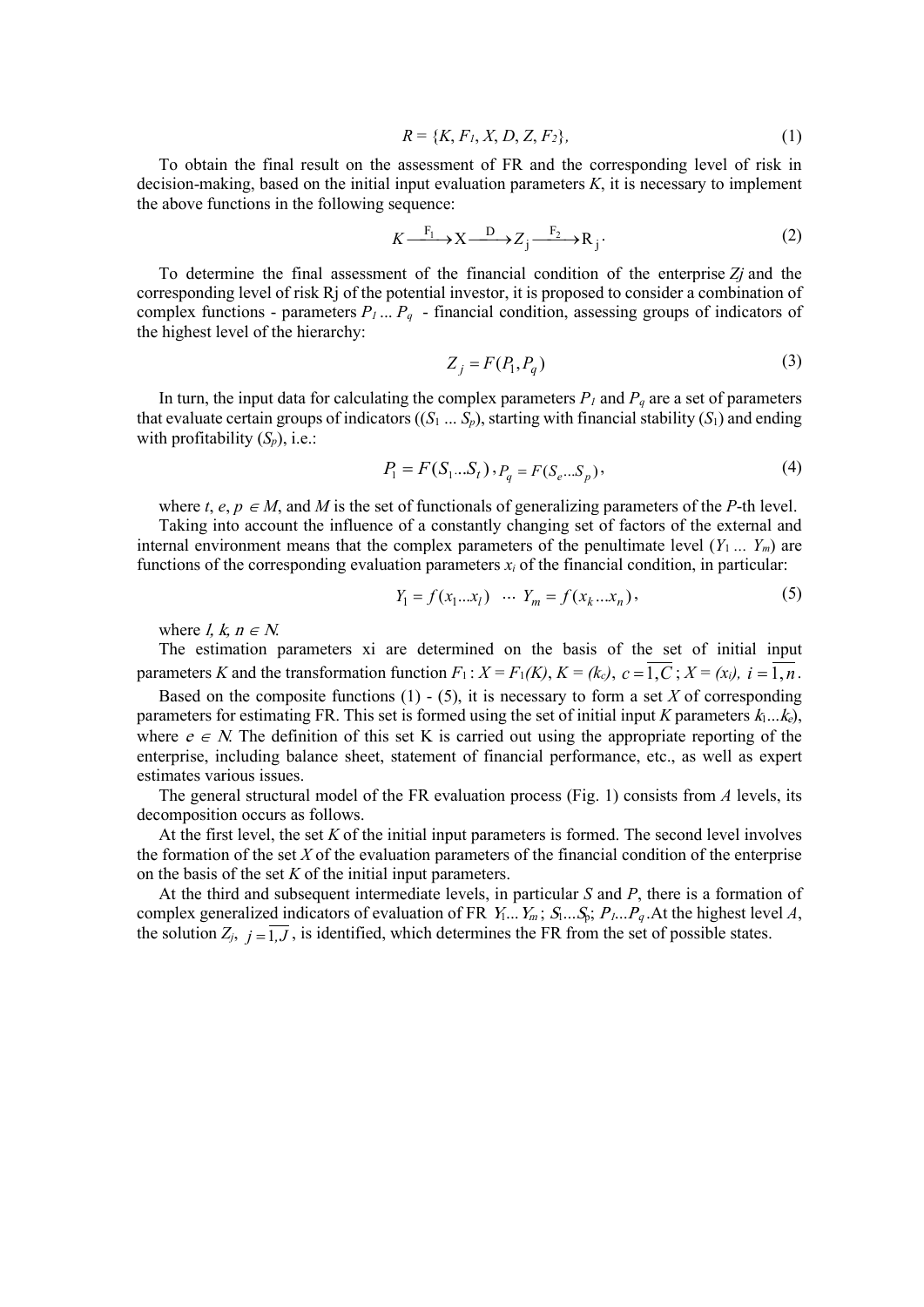

**Figure 1:** General structural model of the FR evaluation process

This model structure allows you to both add and remove indicators, taking into account the industry, the state of economic development and the ever-changing impact of both external and internal environments of the entity in a crisis. In addition, the hierarchy of the model proposed by the authors simplifies the evaluation process using a modern mathematical apparatus.

To determine the functions  $(1) - (5)$  it is necessary to form sets of input and output parameters. They must cover a wide range of influencing parameters, as well as meet the conditions of completeness, effectiveness and minimality.

The set of evaluation parameters *X* provides the formation of such complex parameters as financial stability  $(Y_1)$ , liquidity and solvency  $(Y_2)$ , business activity  $(Y_3)$  and profitability  $(Y_4)$ .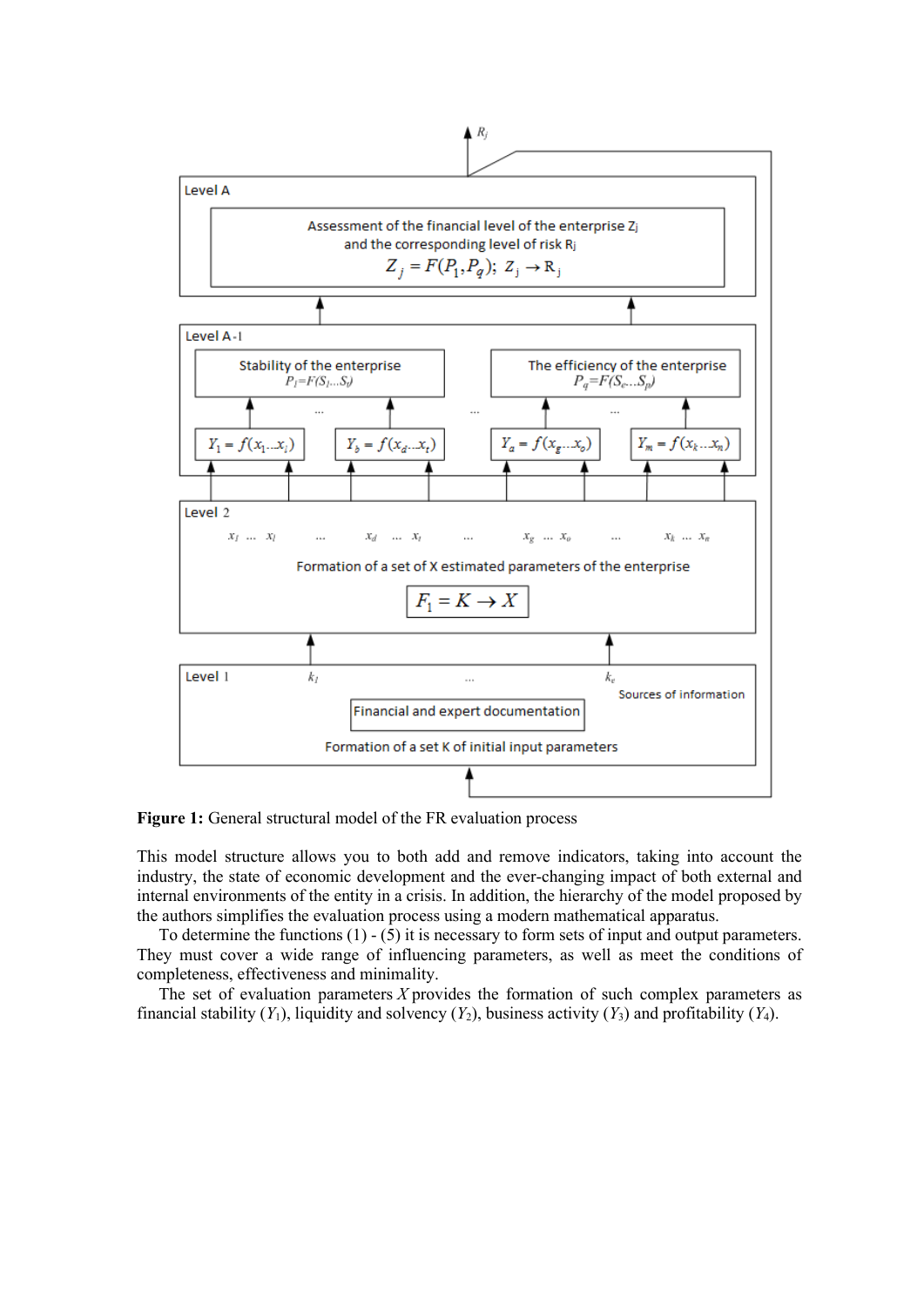Financial stability, which is a function  $Y_1 = f(x_1...x_5)$ , is determined by the parameters:  $x_1$  coefficient of independence;  $x_2$ -financial stability ratio;  $x_3$ -coefficient of financial stability;  $x_4$ coefficient of maneuverability of own funds; *x*5 - the ratio of own working capital.

Liquidity and solvency are a function  $Y_2 = f(x_6...x_{10})$ . It is identified by the following parameters:  $x_6$  - monetary solvency ratio;  $x_7$  - coefficient of estimated solvency;  $x_8$  - critical liquidity ratio; *x*<sup>9</sup> - the ratio of receivables and payables; *x*<sup>10</sup> - asset mobility ratio.

Business activity, which is a function  $Y_3 = f(x_{11}...x_{16})$ , is determined by a set of parameters:  $x_{11}$ - asset turnover ratio;  $x_{12}$  - receivables turnover ratio;  $x_{13}$  - turnover ratio of accounts payable;  $x_{14}$  turnover ratio of inventories;  $x_{15}$  - turnover ratio of fixed assets,  $x_{16}$  - turnover ratio of equity.

Profitability is a function  $Y_4 = f(x_{17}...x_{20})$ . It is determined on the basis of the following parameters: *x*<sup>17</sup> - cost-effectiveness; *x*<sup>18</sup> - return on sales, *x*<sup>19</sup> - return on all assets, *x*<sup>20</sup> - return on equity.

These evaluation parameters are calculated on the basis of the relevant reports of the enterprise in accordance with the requirements of national legislation.

Based on these input parameters, a set of *X* quantitative parameters of the firm is formed (table 1).

#### **Table 1**

| The set of evaluation parameters of FR |  |
|----------------------------------------|--|
|----------------------------------------|--|

| The name of the indicator                   |                 | <b>Formula for calculation</b> |
|---------------------------------------------|-----------------|--------------------------------|
| <b>Financial stability</b>                  |                 |                                |
| Coefficient of independence                 | $X_1$           | $k_1/k_2$                      |
| Coefficient of financial stability          | X <sub>2</sub>  | $k_1/k_3$                      |
| Coefficient of financial firmness           | $X_3$           | $(k_1+k_7)/k_2$                |
| Coefficient of maneuverability of own means | $X_4$           | $(k_1 - k_{14})/k_1$           |
| Ratio of own working capital                | X <sub>5</sub>  | $(k_1 - k_{14})/k_3$           |
| <b>Liquidity and solvency</b>               |                 |                                |
| Monetary solvency ratio                     | X <sub>6</sub>  | $k_4/k_5$                      |
| Estimated solvency ratio                    | X <sub>7</sub>  | $k_6/k_5$                      |
| Critical liquidity ratio                    | $X_8$           | $k_8/k_5$                      |
| Ratio of receivables and payables           | X <sub>9</sub>  | $k_{10}$ /( $k_{5}+k_{7}$ )    |
| Asset mobility ratio                        | $X_{10}$        | $k_8/k_{14}$                   |
| <b>Business activity</b>                    |                 |                                |
| Asset turnover ratio                        | $X_{11}$        | $k_9/k_2$                      |
| Receivables turnover ratio                  | $X_{12}$        | $k_9/k_{10}$                   |
| Accounts payable turnover ratio             | $X_{13}$        | $k_9/k_{11}$                   |
| Inventory turnover ratio                    | $X_{14}$        | $k_{12}/k_{13}$                |
| Fixed assets turnover ratio                 | $X_{15}$        | $k_9/k_{14}$                   |
| Equity turnover ratio                       | $X_{16}$        | $k_9/k_1$                      |
| Profitability                               |                 |                                |
| Cost-effectiveness                          | $X_{17}$        | $k_{15}/k_{12}$                |
| Profitability of sales                      | $X_{18}$        | $k_{16}/k_{9}$                 |
| Return on all assets                        | X <sub>19</sub> | $k_{16}/k_2$                   |
| Return on equity                            | $X_{20}$        | $k_{16}/k_1$                   |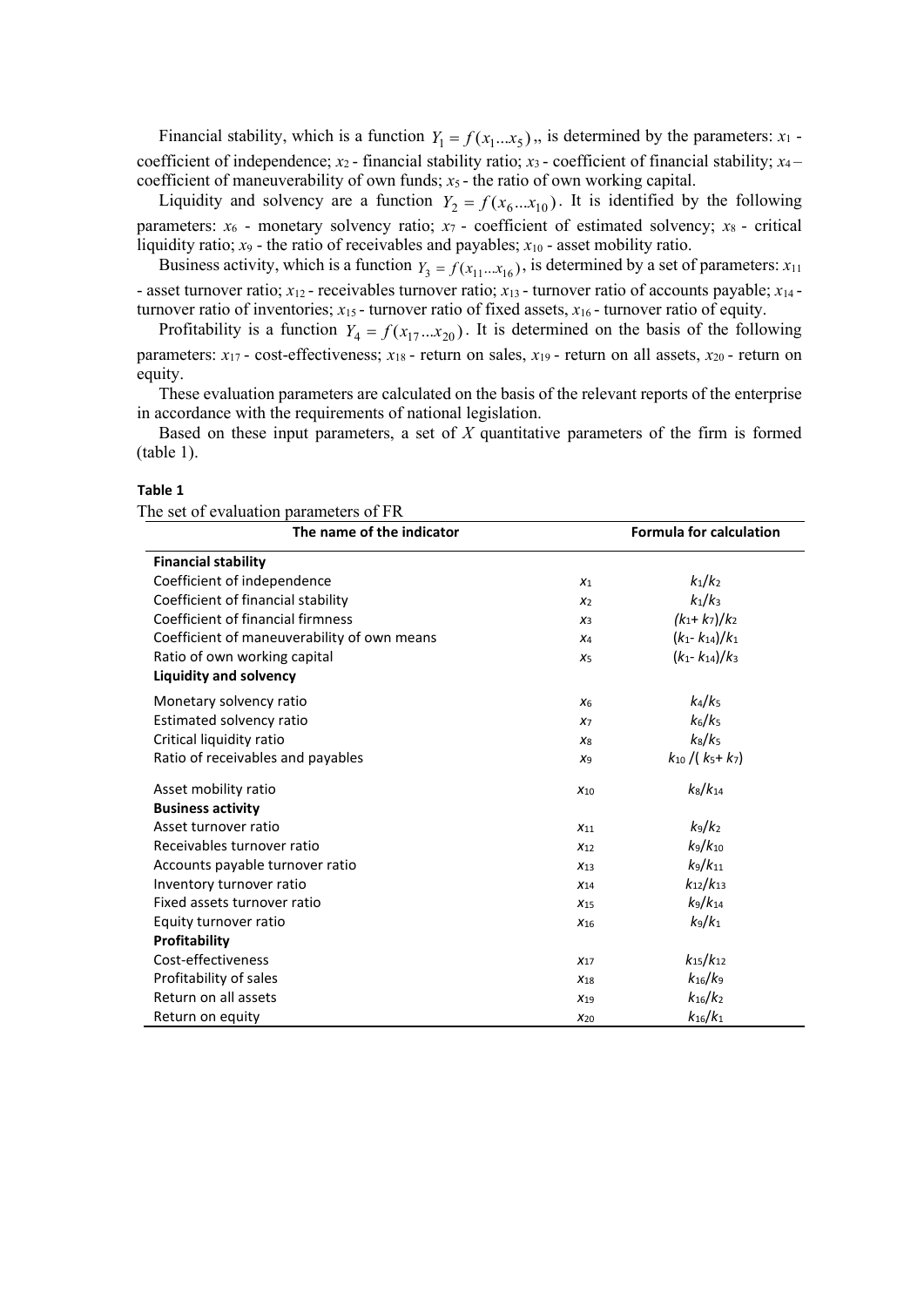Thus, the set of estimating parameters  $x_i$   $i = \overline{1,20}$  is determined, namely  $x_1...x_{20}$ , the values of which are calculated on the basis of the input initial parameters  $k_1... k_{16}$ ).

Define the set of initial parameters  $Z = (Z_1, \ldots, Z_i)$ , which determine the corresponding level of financial risk of the enterprise  $Z_j$  ( $j = \overline{1, 3}$ ), as follows:  $Z_1$  - low level of FR;  $Z_2$  - average level of FR; *Z*<sup>3</sup> - high level of FR.

Given the above justification of the sets of parameters, the authors present the following refined structural model of the FR evaluation process (Fig. 2).



**Figure 2:** Refined structural model of the process of evaluation of FR enterprise R<sub>i</sub>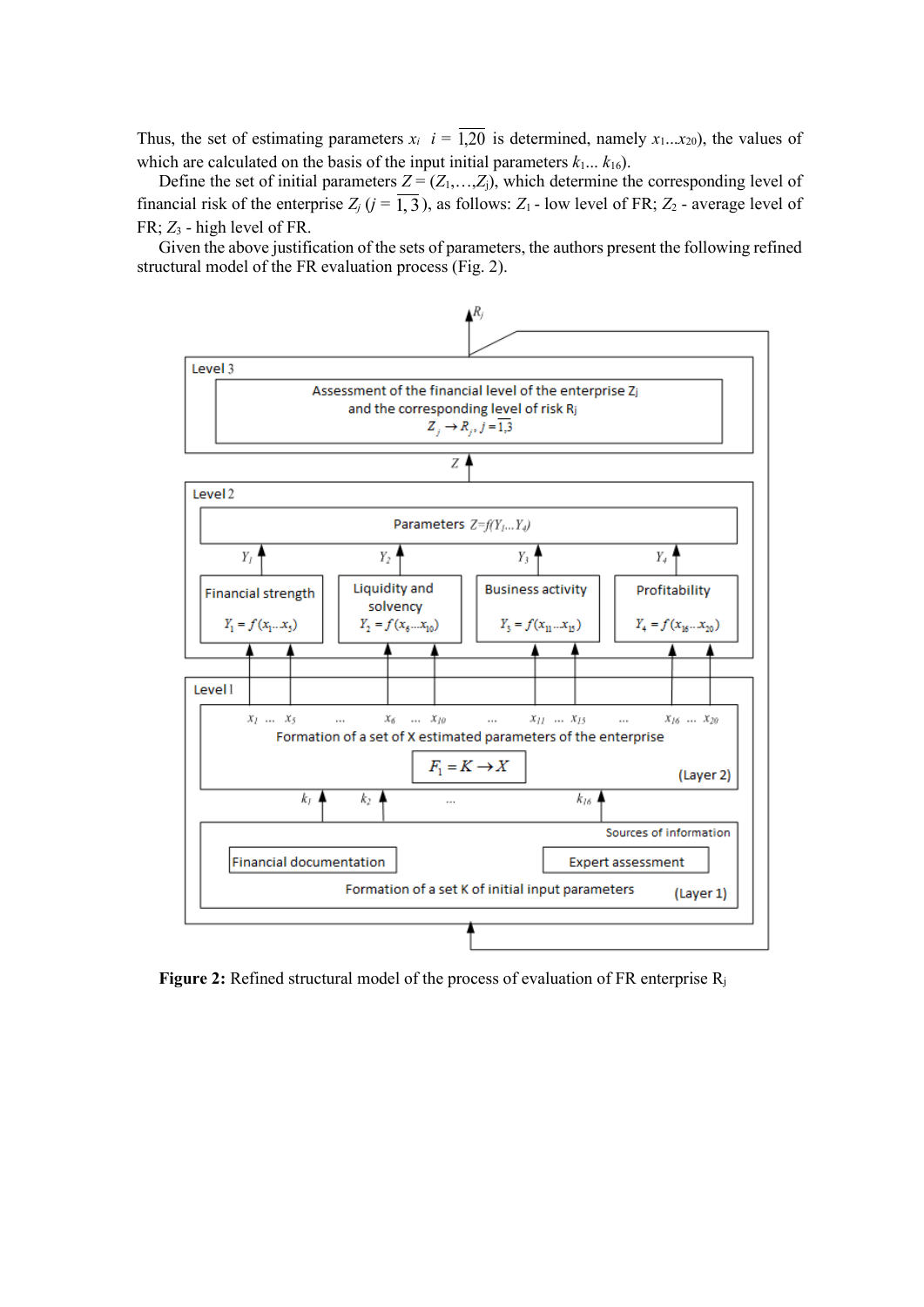### **5. Method for assessing financial risk based on threshold elements**

The specificity of the assessment of the level of risk for the financial condition of the enterprise necessitates the need to take into account the evaluative financial parameters with varying degrees of influence on the resulting decision. For this purpose, the mathematical apparatus of the threshold elements will be optimal due to the presence of various influential parameters in the absence of the possibility of their complete search in decision-making. This allows you to increase the speed of information processing when building a risk assessment system for the financial condition of the enterprise.

At the *first* stage, we determine the interval  $[x_{i_{min}}; x_{i_{max}}]$  of change of estimation parameters  $x_i$ ,  $i=\overline{1,20}$  for each level of financial condition  $Z_j$  ( $j=1, J, J=3$ ). To assess the FR we will use the following possible financial conditions: low level -  $j = 1$ , average level -  $j = 2$ , high level -  $j = 3$ .

Each financial condition is characterized by evaluative parameters  $x_i$ ,  $i=\overline{1,20}$ .

With the help of expert assessments, the authors determined the ranges of change  $[x_{i_{min}}...x_{i_{max}}]$ of these parameters in accordance with the possible FR *Zj* are given in table 2.

**Table 2** Ranges of change of parameters  $x_1...x_{10}$ ,  $x_1$ ,  $x_{20}$  for 3 levels of financial risk

| Parameter       | Financial risk         |                                         |                 |  |  |  |  |  |
|-----------------|------------------------|-----------------------------------------|-----------------|--|--|--|--|--|
|                 | low level              | Average level                           | High level      |  |  |  |  |  |
|                 | $[x_{i\min}x_{i\max}]$ | $\left[x_{i\min}\dots x_{i\max}\right]$ |                 |  |  |  |  |  |
| $X_1$           | $[0,4;+\infty)$        | $[0, 2 - 0, 4]$                         | (-∞;0,2)        |  |  |  |  |  |
| $x_2$           | $[0,7;+\infty)$        | $[0, 25 - 0, 7]$                        | (-∞;0,25)       |  |  |  |  |  |
| $x_3$           | $[0,4;+\infty)$        | $[0, 2 - 0, 4]$                         | (-∞;0,2)        |  |  |  |  |  |
| $X_4$           | $[0,4;+\infty)$        | $[0, 2 - 0, 4]$                         | $(-∞;0,2)$      |  |  |  |  |  |
| X <sub>5</sub>  | $[0,1;+\infty)$        | $[0,05-0,1)$                            | $(-∞;0,05)$     |  |  |  |  |  |
| $X_6$           | $[0, 15; +\infty)$     | $[0,05-0,15)$                           | (-∞;0.05)       |  |  |  |  |  |
| X <sub>7</sub>  | [1,5;+∞)               | $[0, 5 - 1, 0)$                         | (-∞;0,5)        |  |  |  |  |  |
| X8              | $[0,75;+\infty)$       | $[0, 25 - 0, 75]$                       | (-∞;0,25)       |  |  |  |  |  |
| X9              | $[0,6;+\infty)$        | $[0, 2 - 0, 6]$                         | (-∞;0,2)        |  |  |  |  |  |
| $X_{10}$        | $[0,4;+\infty)$        | $[0, 2 - 0, 5]$                         | $(-\infty;0,2)$ |  |  |  |  |  |
| $X_{17}$        | $[0,13,+\infty)$       | $[0,04-0,13]$                           | (-∞;0,04)       |  |  |  |  |  |
| $X_{18}$        | $[0,075;+\infty)$      | $[0,025-0,075]$                         | (-∞;0,025)      |  |  |  |  |  |
| X <sub>19</sub> | $[0,1;+\infty)$        | $[0,02-0,1)$                            | (-∞;0,02)       |  |  |  |  |  |
| $X_{20}$        | $[0, 25; +\infty)$     | $[0, 8 - 0, 25]$                        | (-∞;0,8)        |  |  |  |  |  |

For data processing, a mathematical apparatus based on threshold elements is used, which works on Boolean algebra. To do this, the evaluation parameters must be presented in two-digit form, so we convert the vector X to the vector  $G = (g_i)$ , where:

$$
g_{i} = \begin{cases} 0, \text{ if } \mathbf{x}_{i} \notin [\mathbf{x}_{\text{imin}}; \mathbf{x}_{\text{imax}}]_{j}; \\ 1, \text{ if } \mathbf{x}_{i} \in [\mathbf{x}_{\text{imin}}; \mathbf{x}_{\text{imax}}]_{j}. \end{cases}
$$
(6)

In the second stage, to rank the evaluation parameters of  $x_i$  using the knowledge of experts whose competence was defined above.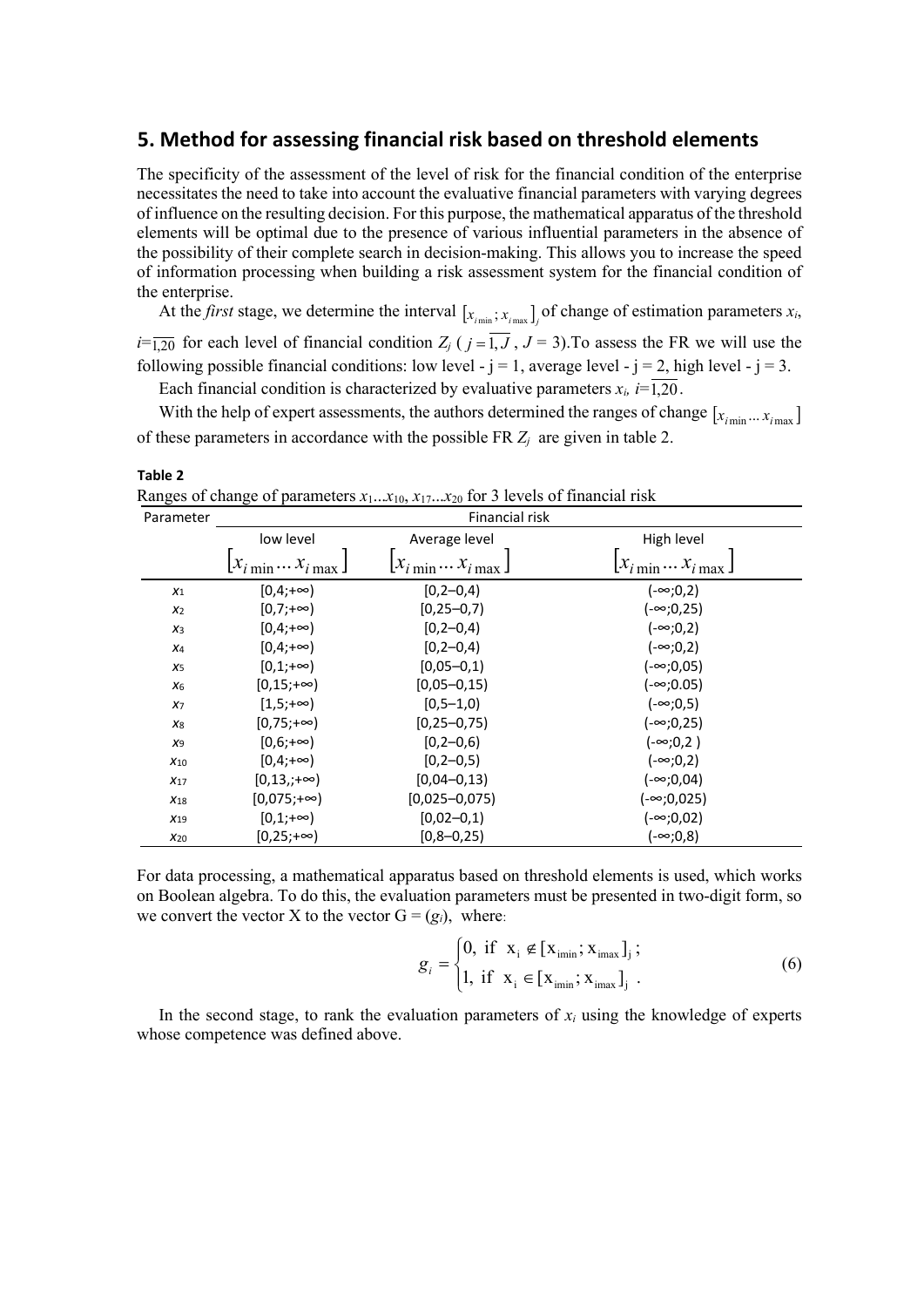| $I-g_1, g_2, g_3, g_5, g_8$                      | (high level),     |
|--------------------------------------------------|-------------------|
| $II - g_4, g_7, g_{10}, g_{18}, g_{19}, g_{20}$  | (average level),  |
| $III - g_6, g_9, g_{11}, g_{13}, g_{16}, g_{17}$ | (low level),      |
| $IV - g_{12}, g_{14}, g_{15}$                    | (very low level), |

Therefore, each of the parameters of I, II or III levels is equal to the set of parameters of the lower level. For example, g6 is compensated by the parameters:  $\{g_{12}, g_{14}, g_{15}\};\ g_4 - \{g_6, g_9, g_{11},\}$  $g_{13}, g_{16}, g_{12}, g_{14}, g_{15}$ ; and  $g_1 - \{g_4, g_7, g_{10}, g_{18}, g_{19}, g_6, g_9, g_{11}, g_{13}, g_{16}, g_{12}, g_{14}, g_{15}\}.$ 

In the third stage, determine the relationship between the weights  $w_i$ ,  $i = 1,20$  by the following rule: let  $g_{l,r}$  have the weight  $w_{l,r}$ , then for variables of the same rank  $g_{l,r}$ ,  $g_{2,r}$ , ...,  $g_{p,r}$ , the weights will be the same:

$$
w_{1,r} = w_{2,r} = \dots = w_{p,r} \tag{7}
$$

and the weights of the variables of the r-th rank are greater than the weights of the variables  $(r+i)$ -th,  $i=\overline{1, R-r}$ ,

$$
w_{l,r} > w_{j,r+1} \quad l = \overline{1, p_r}, \quad j = \overline{1, p_{r+1}}, \forall l, j \tag{8}
$$

Therefore, according to ranking (5) we define the ratio between the weights as follows:

$$
w_{12} = w_{14} = w_{15} < w_6 = w_9 = w_{11} = w_{13} = w_{16} = w_{17} < w_4 = w_7 = w_{10} = w_{18} = w_{19} = w_{20} < w_1
$$
\n
$$
= w_2 = w_3 = w_5 = w_8.
$$

At the fourth stage we will make system of inequalities for weights of variables by rules:

1) Each rank forms an inequality. Let the set of evaluation parameters in the rank have the form  $g_{kl}g_{k2}...g_{kr}$ . Each logical variable has its own weight  $g_{ki} \rightarrow w_{ki}$ . Then the rank can be rewritten as an inequality:

$$
w_{k1} + w_{k2} + \dots + w_{kr} \ge Q \tag{9}
$$

where *Q* is the sum of the weights of the financial parameters at which the assessment of the financial condition of the enterprise  $Z_i$  becomes fair.

2) Each rank forms an inequality. In this case, for the implicants  $g_{11}g_{12}...g_{1s}$  the corresponding inequality will look like:

$$
w_{m1} + w_{m2} + \dots + w_{mt} < Q \tag{10}
$$

where  $m_1, m_2, \ldots, m_t$  are indices of variables that are not included in this rank.

So, we get the following abbreviated system of inequalities:

 $w_1$ +  $w_2$ +  $w_3$ +  $w_5$ +  $w_8$   $\geq$  *Q*  $w_1$ +  $w_2$ +  $w_3$ +  $w_5$ +  $w_4$ +  $w_7$ +  $w_{10}$ +  $w_{18}$ +  $w_{19}$ +  $w_{20}$ ≥ *Q*  $w_1 + w_2 + w_3 + w_5 + w_4 + w_7 + w_{10} + w_{18} + w_{19} + w_6 + w_9 + w_{11} + w_{13} + w_{16} + w_{17} \geq Q$  (11) *w*1+ *w*2+ *w*3+ *w*5+ *w*4+ *w*7+ *w*10+ *w*18+ *w*19*+ w*6+ *w*9+ *w*11+ *w*13+ *w*16+ *w*12+ *w*14+ *w*15≥ *Q w*12+ *w*14+ *w*6+ *w*9+ *w*11+ *w*13+ *w*16*+ w*4+ *w*7+ *w*10+ *w*18+ *w*19*+ w*1+ *w*2+ *w*3+ *w*5<*Q*

In the fifth stage, it is necessary to rewrite the abbreviated system of inequalities obtained in the previous stage, taking into account the following inequality: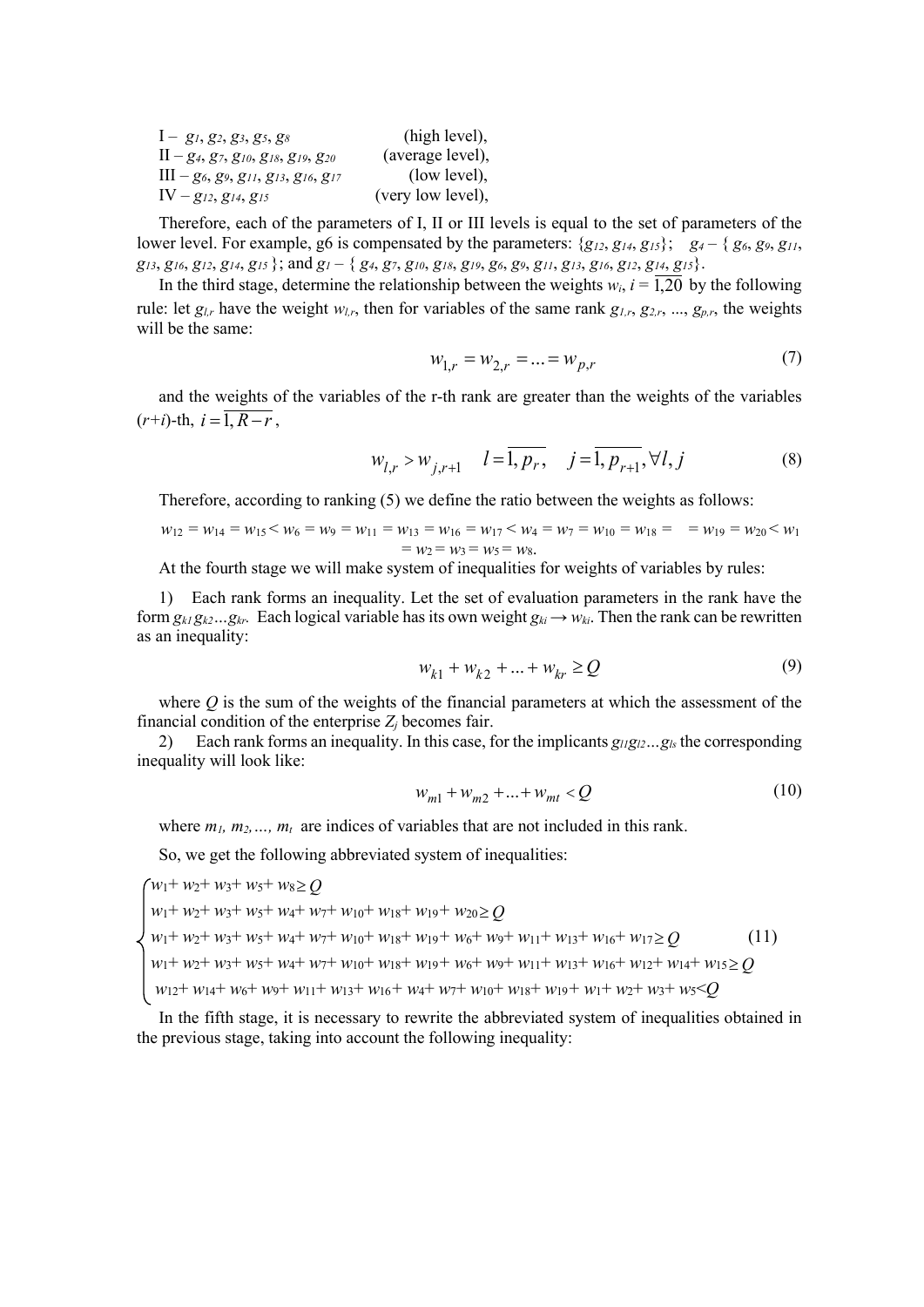$$
w_{l,r} = w_{S,R} + \sum_{i=1}^{R-r} \delta_i, \ S = \overline{1, p_R}
$$
 (12)

where  $\delta_i$  are positive integers greater than zero.

However, for certainty we consider  $S = 1$ , ie the weight of the first variable of the *R*-th rank is taken as the base.

Rewrite the resulting system of inequalities taking into account (12):

 $\bigwedge w_{12} = w_{14} = w_{15} = w_{12}$ ,  $w_6 = w_9 = w_{11} = w_{13} = w_{16} = w_{17} = w_{12} + \delta_1,$  (13)  $w_4 = w_7 = w_{10} = w_{18} = w_{19} = w_{20} = w_{12} + \delta_1 + \delta_2$  $w_1 = w_2 = w_3 = w_5 = w_8 = w_{12} + \delta_1 + \delta_2 + \delta_3,$ 

where  $\delta_1$ ,  $\delta_2$ , and  $\delta_3$  are positive integers greater than zero. Thus, the abbreviated system of inequalities will take the form:

$$
\begin{cases}\n5w_{12} + 5\delta_1 + 5\delta_2 + 5\delta_3 \ge Q, \\
10w_{12} + 10\delta_1 + 10\delta_2 + 4\delta_3 \ge Q, \\
15w_{12} + 15\delta_1 + 9\delta_2 + 4\delta_3 \ge Q, \\
17w_{12} + 14\delta_1 + 9\delta_2 + 4\delta_3 \ge Q, \\
16w_{12} + 14\delta_1 + 9\delta_2 + 4\delta_3 < Q.\n\end{cases} \tag{14}
$$

In the sixth stage, we determine the values of the threshold  $Q$  and  $w_i$  for the system of inequalities, which was obtained in the previous stage and gives a minimum of linear form.

After solving the system of inequalities (14), we obtain that it is compatible at the following minimum values:  $w_{12} = 1$ ;  $\delta_1 = 2$ ;  $\delta_2 = 15$ ;  $\delta_3 = 90$ . Substituting these values, this system of inequalities takes the form:

$$
\begin{cases}\n540 \ge Q, \\
540 \ge Q, \\
540 \ge Q, \\
539 < Q.\n\end{cases} \tag{15}
$$

Thus, the minimum threshold is  $Q_{\text{min}} = 540$ .

Determine the weight of 20 parameters for estimating the FP, taking into account expression (13).

#### **Table 3**

Values of weights of financial parameters and minimum threshold

|                             | $W_{10}$ | Wg       | $W_8$    | $W_7$                   | $W_6$                   | $W_5$          | W <sub>4</sub> | $W_3$    | $W_2$    | $W_1$    |
|-----------------------------|----------|----------|----------|-------------------------|-------------------------|----------------|----------------|----------|----------|----------|
| $\mathsf{u}_{\mathsf{min}}$ | 18       |          | 108      |                         | $\overline{\mathbf{3}}$ | 108            | 18             | 108      | 108      | 108      |
|                             | $W_{20}$ | $W_{19}$ | $W_{18}$ | $W_{17}$                | $W_{16}$                | $W_{15}$       | $W_{14}$       | $W_{13}$ | $W_{12}$ | $W_{11}$ |
| 540                         | 18       | 18       | 18       | $\overline{\mathbf{3}}$ |                         | $\overline{1}$ |                | ્ર       |          | ັ        |
|                             |          |          |          |                         |                         |                |                |          |          |          |

Thus, the minimum threshold element for assessing the level of FR is: [108,108,108,18,108,3,8,108,3,18,3,1,3,1,1,3,3,18,18,18; 540].

Decision-making in the built system will be carried out according to the following algorithm.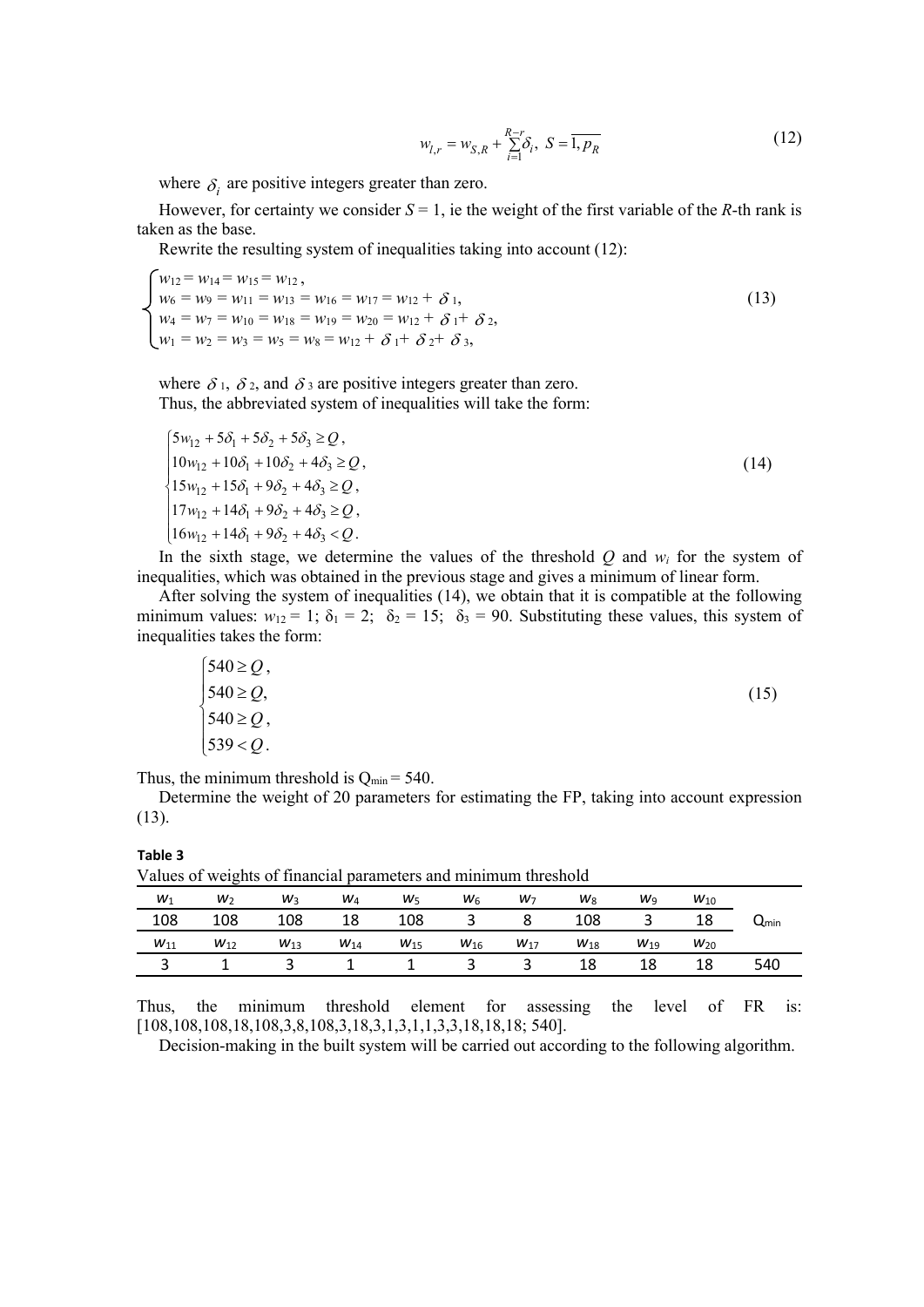Algorithm for estimating the financial condition of the enterprise, built using threshold elements.

Step 1. Form logical vectors  $G_j = [g_1,...,g_n]$ ,  $(j = \overline{1,3})$ , representing the values of the estimation parameters in the Boolean form (1 or 0). The logical variable  $g_i$  describes the value of the parameter *x*<sub>i</sub> in the range  $[x<sub>i min</sub>; x<sub>i max</sub>]<sub>i</sub>$ . To estimate it, we use rule (6).

Step 2. Calculate the value of the threshold function  $H_i$  by the formula:

$$
H_j(g_1, ..., g_n) = \sum_{i=1}^n w_i g_i,
$$
\n(16)

If  $H_j(g_1,...,g_n) \geq Q$ , where  $Q$  is the threshold, then the financial condition of the enterprise, described by the vector *Gj*, is characterized by the *Zj*-th level of FR. Otherwise, it belongs to another level of FR.

Step 3. The risk to the financial condition of the enterprise  $Z_i$  is determined using the following expression:

$$
b_j = \frac{H_j}{Q}, \ j = \overline{1, J}(J=3). \tag{17}
$$

The value of FR is *Zj*, which is described by the largest of the values of *bj*.

$$
b_j = max\{b_1, b_2, b_3, b_4, b_5\}.
$$
 (18)

When checking the validity of the expression  $H_i \geq Q_{min}$  for all levels of FR, sometimes there may be a situation where it is not possible to unambiguously identify the risk of financial condition. To eliminate this shortcoming, it is proposed to introduce a level of accuracy of decision-making, which for most economic problems is  $q = 0.4$ . Further increase in accuracy is unjustified for the studied class of problems.

### **6. Implementation of the model**

It illustrates the application of the developed models and methods of financial risk assessment on the example of entities in various industries, namely construction, industry, agriculture, trade, transport and communications, forestry, procurement, education.

Consider as an example the indicators of Enterprise 1. For this enterprise, the input data are as follows:  $k_1 = 63,8; k_2 = 328,3; k_3 = 264,5; k_4 = 7,7; k_5 = 264,5; k_6 = 92,15; k_7 = 0; k_8 = 24,65; k_9 = 12,5; k_{10} = 12, k_{11} = 12, k_{12} = 12, k_{13} = 12, k_{14} = 12, k_{15} = 12, k_{16} = 12, k_{17} = 12, k_{18} = 12, k_{19} = 12, k_{10} = 12, k_{11} = 12,$ 280,2; *k*<sup>10</sup> = 23,65; *k*<sup>11</sup> = 199,9; *k*<sup>12</sup> = 204,7; *k*<sup>13</sup> = 67,5; *k*<sup>14</sup> = 234,55; *k*<sup>15</sup> = 75,5; *k*<sup>16</sup> = 0.

Using table 1, we determine the values of the evaluation parameters on the basis of these input data. The results are entered in table 4.

| $X_1$    | x <sub>2</sub> | $X_3$    | $X_4$    | $X_5$        | $X_6$    | $X_7$    | X <sub>8</sub> | Xq       | $X_{10}$ |
|----------|----------------|----------|----------|--------------|----------|----------|----------------|----------|----------|
| 0,19     | 0.24           | 0,19     | $-2,68$  | $-0.65$ 0.03 |          | 0,35     | 0,09           | 0.09     | 0,11     |
| $X_{11}$ | $X_{12}$       | $X_{13}$ | $X_{14}$ | $X_{15}$     | $X_{16}$ | $X_{17}$ | $X_{18}$       | $X_{19}$ | $X_{20}$ |
| 0,85     | 11,85          | 1,4      | 3,03     | 1,19         | 4,39     | 0,37     | 0              |          |          |

Estimated values of evaluation parameters

**Table 4**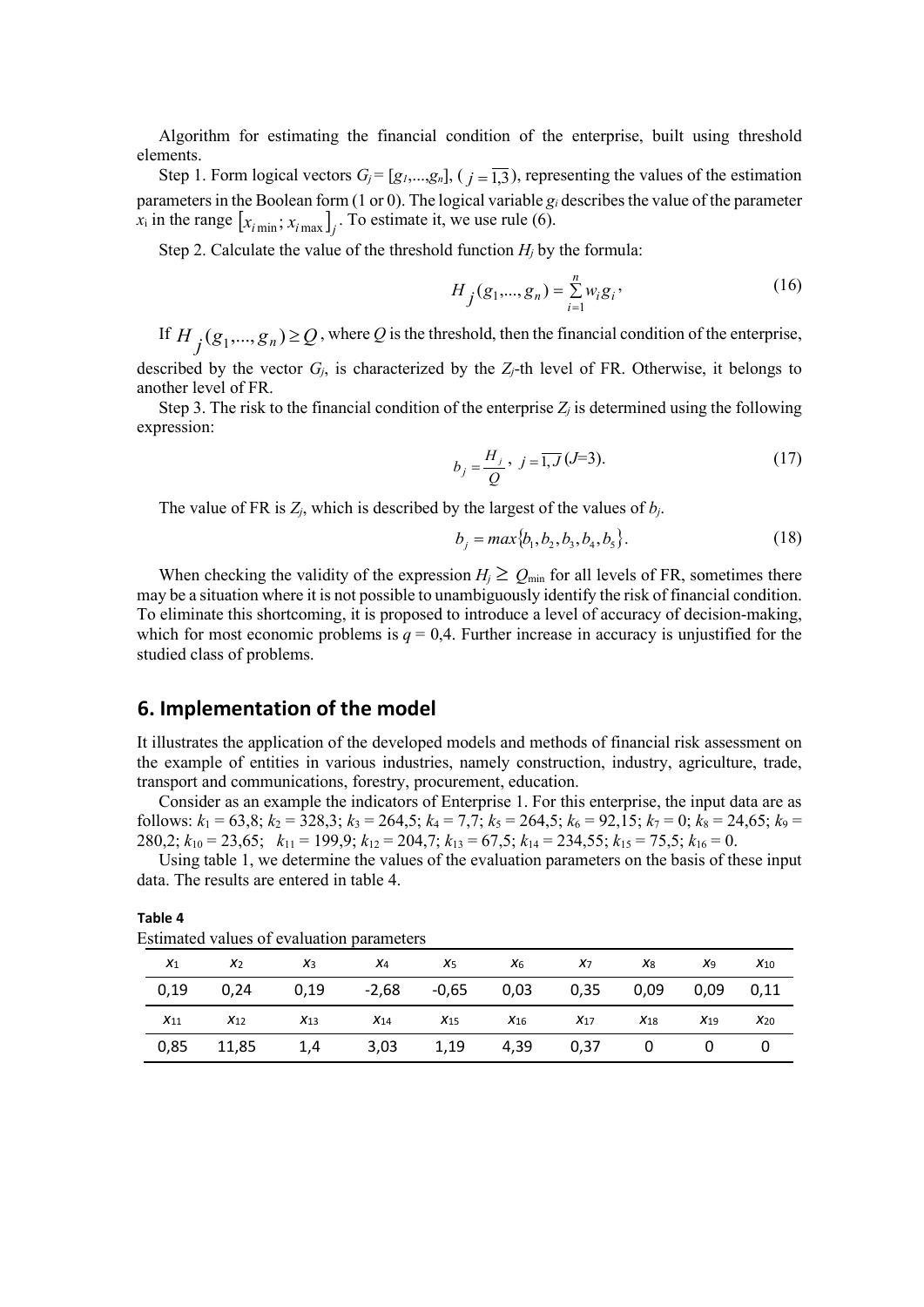We apply the method of risk assessment of the financial condition of the enterprise using the mathematical apparatus of threshold elements for entities of different industries. Based on the previously calculated values of the evaluation parameters (tab. 4) we will make certain vectors *Gj* for 3 levels of financial risk, which are given in table 5.

| $\alpha$ colors $G_i$ for fow, average and inglified is of Fix |           |                |                |            |                |                |                |          |          |          |
|----------------------------------------------------------------|-----------|----------------|----------------|------------|----------------|----------------|----------------|----------|----------|----------|
| Financial risk                                                 | Indicator |                |                |            |                |                |                |          |          |          |
|                                                                | $g_{1}$   | g <sub>2</sub> | g <sub>3</sub> | <b>g</b> 4 | g <sub>5</sub> | g <sub>6</sub> | g <sub>7</sub> | g8       | g9       | $g_{10}$ |
| low                                                            | 0         | 0              | 0              | 0          | 0              | 0              | 0              | 0        | 0        | 0        |
| average                                                        | 0         | 0              | 0              | 0          | 0              | 0              | 0              | 0        | 0        | 0        |
| high                                                           | 1         | 1              | 1              | 1          | 1              | 1              | 1              | 1        | 1        |          |
| Financial risk                                                 | Indicator |                |                |            |                |                |                |          |          |          |
|                                                                | $g_{11}$  | $g_{12}$       | $g_{13}$       | $g_{14}$   | $g_{15}$       | $g_{16}$       | $g_{17}$       | $g_{18}$ | $g_{19}$ | $g_{20}$ |
| low                                                            | 0         | 1              | 0              | 0          | 0              | 1              | 1              | 0        | 0        | 0        |
| average                                                        | 0         | 0              | 0              | 0          | 1              | 0              | 0              | 0        | 0        | 0        |
| high                                                           | 0         | 0              | 0              | 0          | 0              | 0              | 0              | 1        | 1        |          |

**Table 5** Vectors *Gj* for low, average and high levels of FR

Find the values of the threshold function  $H_i$  for each level of FR using formula (11) and reduce them to table. 6.

#### **Table 6**

The value of  $H_j$ ,  $j = 1, J \, (J = 3)$  for the Enterprise 1

| Financial risk | Low | Average | High |
|----------------|-----|---------|------|
| Value          |     |         | 644  |

In order to determine the affiliation of the enterprise to a certain financial condition, we calculate  $b_i$  by formula (12):

$$
b_1 = \frac{7}{540} = 0.01, b_3 = \frac{1}{540} = 0.002, b_3 = \frac{644}{540} = 1.19
$$

Based on the required accuracy of decision-making, we choose the approximation factor  $q =$ 0,4.

Thus, since  $b_3$  = max { $b_i$ } and  $b_3 > q$ , where  $q = 0.4$ , the Enterprise 1 is characterized by a high level of financial risk *R*3.

To verify the adequacy of the proposed methods of assessing FR, we compare the results of existing regulatory approaches - the model of multivariate regression analysis, integrated indicator and bankruptcy forecasting model and the proposed model.

Seven enterprises from different fields of activity (industry, transport, communications, etc.) were considered. The results are summarized in table 7.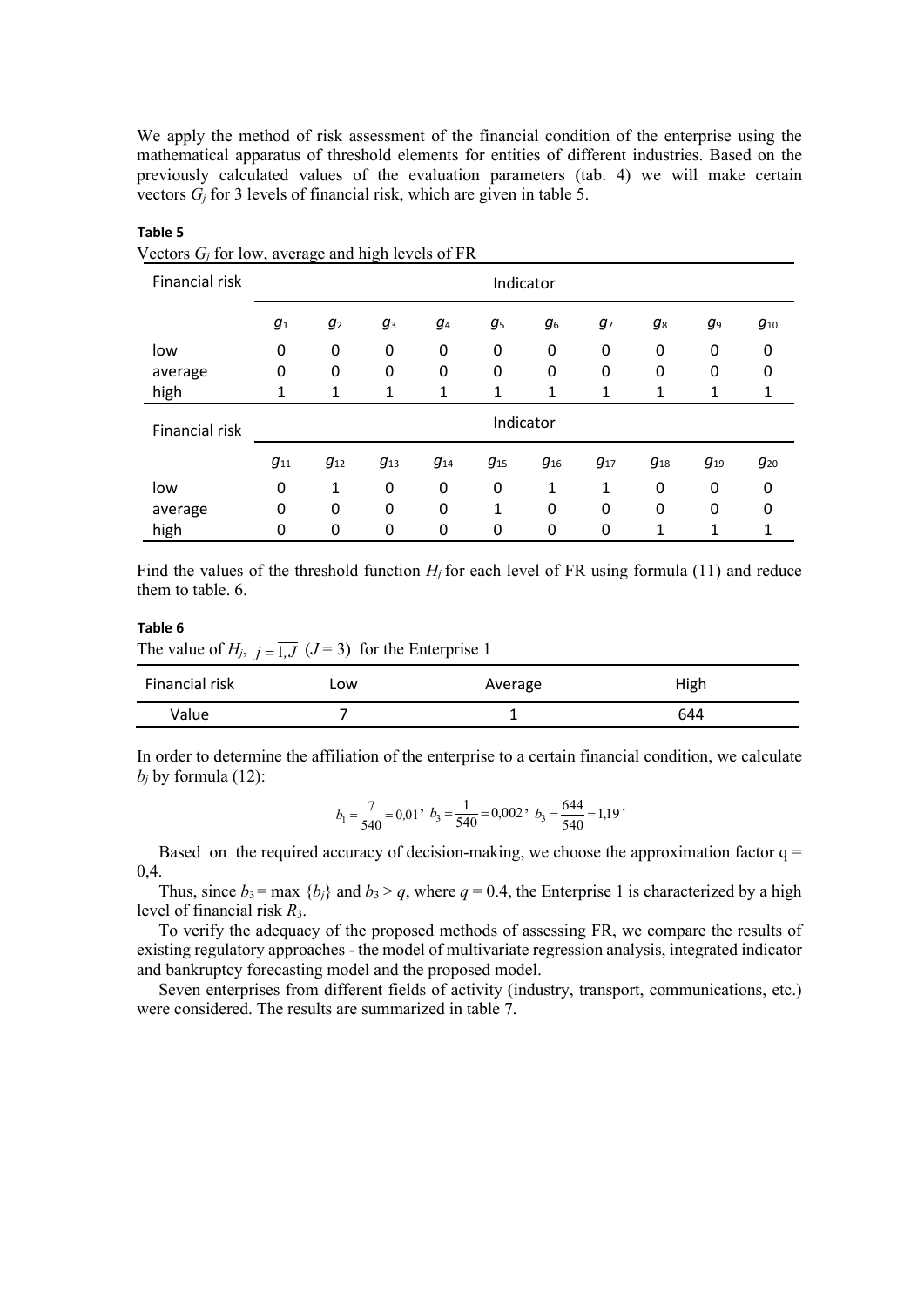|                | Comparative characteristics of normative and proposed approaches to the assessment of Fix |                |                                                 |                |              |
|----------------|-------------------------------------------------------------------------------------------|----------------|-------------------------------------------------|----------------|--------------|
| N for          | Normative methods                                                                         | The proposed   | The real                                        |                |              |
| Enterp-        |                                                                                           | method         | level                                           |                |              |
| rise           |                                                                                           |                |                                                 |                | <b>FR</b>    |
|                | Multifactorial                                                                            | Integral       | Bankruptcy                                      | Threshold      |              |
|                | regression analysis                                                                       | indicator      | forecasting                                     | elements       |              |
| $\mathbf{1}$   | average levels of FR                                                                      | low levels of  | average levels                                  | low levels of  | low levels   |
|                |                                                                                           | FR.            | of FR                                           | <b>FR</b>      | of FR        |
| $\overline{2}$ | average levels of FR                                                                      | average levels | average levels                                  | average levels | average      |
|                |                                                                                           | of FR          | of FR                                           | of FR          | levels of FR |
| 3              | low levels of FR                                                                          |                | average levels high levels of FR high levels of |                | high levels  |
|                |                                                                                           | of FR          |                                                 | <b>FR</b>      | of FR        |
| 4              | average levels of FR                                                                      | low levels of  | average levels                                  | low levels of  | low levels   |
|                |                                                                                           | FR.            | of FR                                           | <b>FR</b>      | of FR        |
| 5              | high levels of FR                                                                         |                | high levels of high levels of FR high levels of |                | high levels  |
|                |                                                                                           | <b>FR</b>      |                                                 | <b>FR</b>      | of FR        |
| 6              | average levels of FR                                                                      |                | average levels high levels of FR average levels |                | average      |
|                |                                                                                           | of FR          |                                                 | of FR          | levels of FR |
| 7              | high levels of FR                                                                         |                | high levels of high levels of FR high levels of |                | high levels  |
|                |                                                                                           | <b>FR</b>      |                                                 | FR             | of FR        |
| Number of      |                                                                                           |                |                                                 |                |              |
| erroneous      | 3                                                                                         | 1              | 3                                               | 0              |              |
| estimates      |                                                                                           |                |                                                 |                |              |

Comparative characteristics of normative and proposed approaches to the assessment of FR

Table 7 shows the adequacy of the proposed models. At the same time, in contrast to the normative ones, the developed approaches allow for a deeper analysis, accelerate the decision-making process, reduce its risk and increase the efficiency of assessment for such poorly structured decision-making tasks. This allows you to automatically display the set of input evaluation parameters to the set of output results of the assessment of financial risk of the enterprise by decomposing and formalizing the decision-making process based on the appropriate mathematical apparatus.

### **7. Conclusion**

**Table 7**

The financial risks of the enterprise are caused by both exogenous and endogenous factors. Exogenous factors are usually well controlled by modern information technology. On the contrary, endogenous factors are poorly taken into account in modern information systems to support decision-making. That is why the development of computer models to identify the financial risk of existing enterprises is an important direction in the development of modern information technology. An important factor in this is that computer models need to be general enough to cover a wide variety of business areas.

A mathematical model for assessing the risk of the financial condition of the enterprise within the principle of decomposition division of a complex function into a sequence of simpler ones is constructed. The feature of this model is that it takes into account the set *K* of the initial input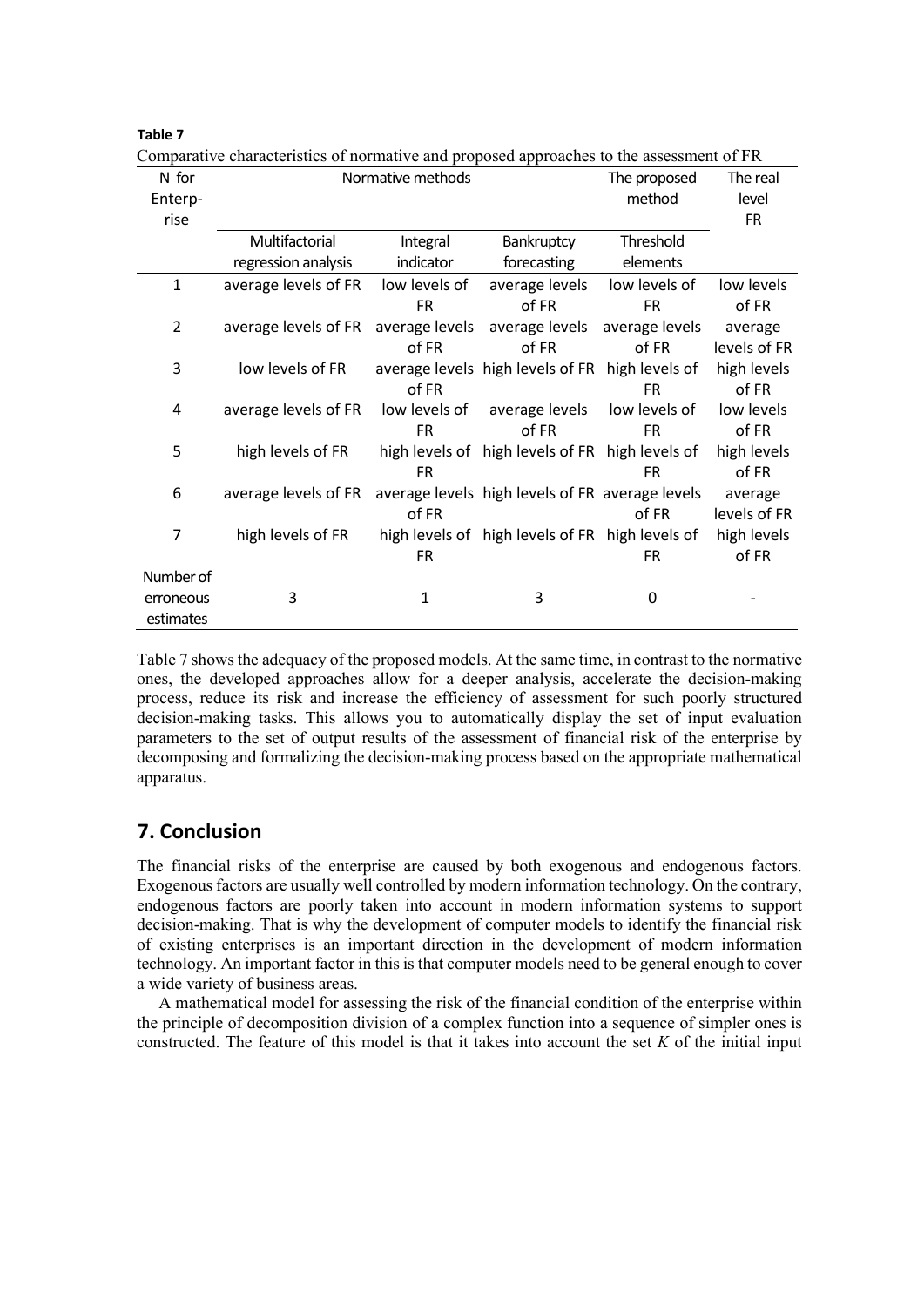parameters  $kc$  ( $c = \overline{1,C}$ ), which is determined by the relevant reporting of the enterprise and expert information; the set X of the evaluation parameters *xi*  $(i = \overline{1,n})$  of the financial condition; function of conversion of initial parameters into estimating  $F1: K \to X$ ; the set of decomposition functions  $D = (Y, \ldots, S, P)$  of the collapse of the parameters by which the identification of the financial condition of the enterprise; the function of determining the level of risk of a potential investor  $F_2$ :  $Z_j \rightarrow R_j$ , which corresponds to  $Z_j$  the level of the financial condition of the enterprise; the set of initial parameters of financial risk *Rj*. This simplifies the process of assessing the financial risk of the company, which will face a potential investor in a fast-paced external and internal environment.

The sets of estimating input and output parameters for the definition of risk of a financial condition of the enterprise are made and substantiated. They take into account a wide range of external and internal influencing factors. The choice of the set of evaluation parameters is justified by the criteria of completeness, effectiveness, and minimality. The set of initial parameters allows to identify the level of risk of the business subject and is determined by the criteria of completeness and effectiveness, which allows to fully satisfy the consumers of the system.

A method of assessing the financial risk of the enterprise on the basis of the mathematical apparatus of threshold elements, the use of which greatly simplifies and increases the accuracy of assessing the financial condition of economic entities in various industries by taking into account the importance of valuation parameters. The practical implementation of the proposed mathematical models and methods of financial risk assessment on the example of real enterprises is considered.

The advantages of these models and methods are that, unlike normative valuation methods, they allow to take into account a wide range of valuation parameters, industry, and its specifics and make decisions without considering all combinations of parameters, which simplifies the process of assessing financial risk *Rj* and computer simulation. Also, the developed computer model can be used both offline and when using a cloud environment.

### **References**

- [1] Y.Bulak, T.Lisovich, International market of it services and their impact on the digital economy of Ukraine, The grail of science, 4, 2021, pp. 53-56. DOI.org/10.36074/grail-ofscience.07.05.2021.005
- [2] A.Azarova, O.Royik, L.Kilymnyk, Mathematical model and method of risk level estimation for capital structure by means of Hopfield neural network, Actual Problems of Economics, 1(103), 2010, pp. 245–253
- [3] [A.A](https://www.scopus.com/authid/detail.uri?authorId=35758353700)zarova, [L.A](https://www.scopus.com/authid/detail.uri?authorId=57212031795)zarova, [L.N](https://www.scopus.com/authid/detail.uri?authorId=57219054744)ikiforova, V.Azarova, [O.T](https://www.scopus.com/authid/detail.uri?authorId=57212031704)eplova, [N.K](https://www.scopus.com/authid/detail.uri?authorId=6507487726)ryvinska, Neural network technologies of investment risk estimation taking into account the legislative aspect, in: CEUR Workshop Proceedings, CITRisk-2020,2805, 2020, pp. 308–323. [http://ceur-ws.org/Vol-](http://ceur-ws.org/Vol-2805/paper23.pdf)[2805/paper23.pdf](http://ceur-ws.org/Vol-2805/paper23.pdf)
- [4] V.Liubchenko, Risk-Oriented Approach in Multi-Criteria Decision-Making, in: CEUR Workshop Proceedings, CITRisk-2020, 2805, 2020, pp. 308–323. [http://ceur-ws.org/Vol-](http://ceur-ws.org/Vol-2805/invited2.pdf)[2805/invited2.pdf](http://ceur-ws.org/Vol-2805/invited2.pdf)
- [5] E.Telipenko, S.Sopova, Software for Bankruptcy Risk Assessment of the Enterprise, In: Proc. of 2018 IEEE 3rd Russian-Pacific Conference on Computer Technology and Applications (RPC), Vladivostok, 2018, pp. 1-4. DOI: 10.1109/RPC.2018.8482206
- [6] T.Lakshmi, A.Martin, V.Venkatesan, A Genetic Bankrupt Ratio Analysis Tool Using a Genetic Algorithm to Identify Influencing Financial Ratios. In IEEE Transactions on